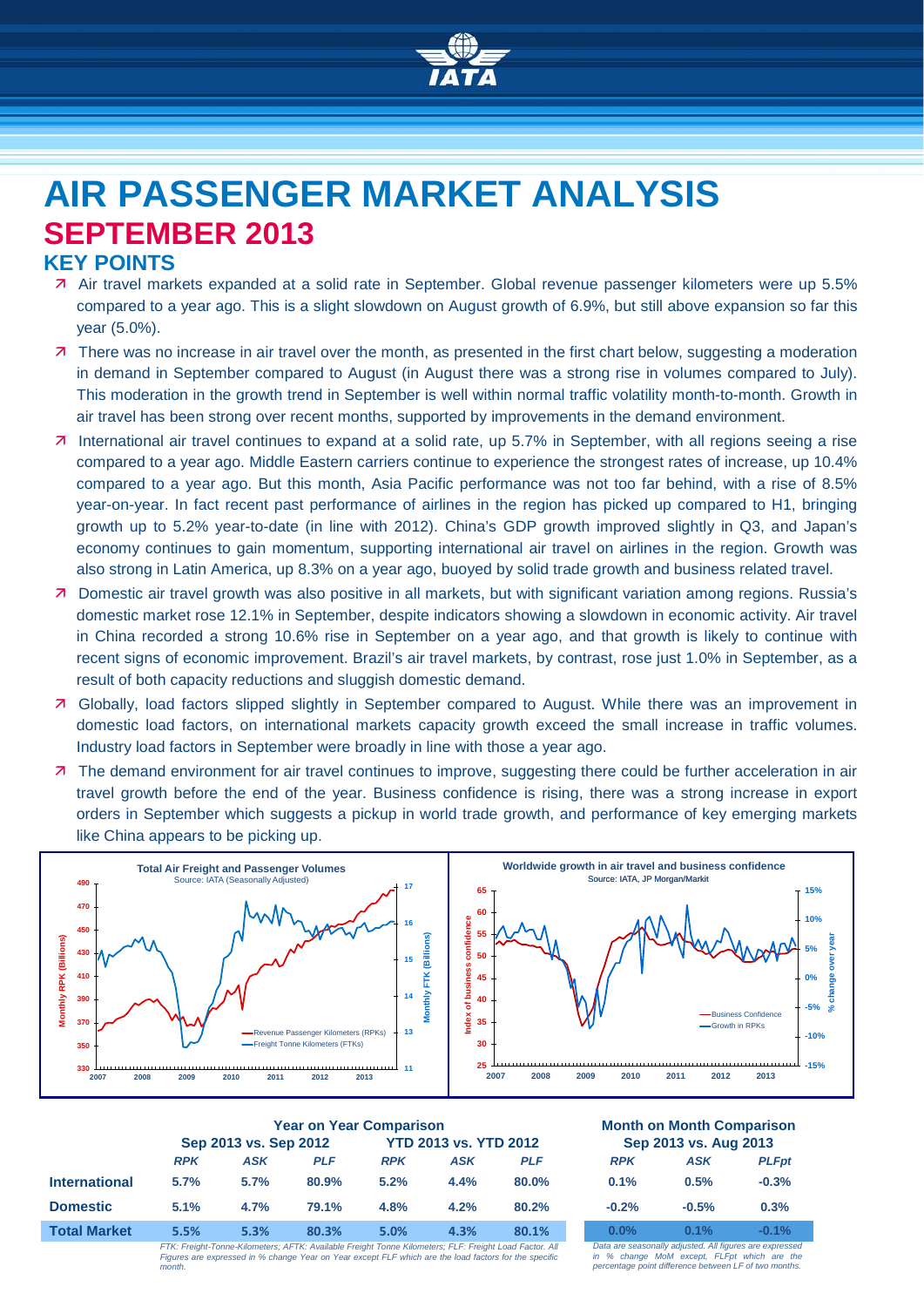# **PASSENGER MARKET**

#### **International Markets**



- International air travel recorded a solid rise in September compared to a year ago, up 5.7%. While this is a slowdown on August (7.6%), the September result is still above growth year-to-date (5.2%). There was only a slight, 0.1% increase in international RPKs in September compared to August, but the solid growth trend seen throughout the year continues.
- 7 Performance was positive for all regions on international markets in September. Middle Eastern carriers experienced the strongest rate of increase in international RPKs in September, up 10.4% compared to a year ago. The trend is likely to continue, with September data showing continued solid growth in non-oil producing sectors of economies like Saudi Arabia and the United Arab Emirates (UAE). New exports orders are also showing robust increases in these economies, according to JP Morgan/Markit surveys of purchasing managers, which bodes well for business travel related to trade industries.
- Asia Pacific traffic also climbed 8.5% in September on a year ago, following a solid result in August (9.4%). Downward pressure on growth during recent past months appears to have eased, at least with respect to developments in China. Latest indicators show an improvement in China's performance – China's GDP growth picked up slightly in Q3, rising 7.8% on a year ago, compared to 7.5% in Q2. Moreover, continued improvement in Japan's economic performance will not only contribute to demand growth for air travel in that nation, but also help support trade growth and related business activty which stimulates international air travel in the region and beyond.
- Airlines in Latin America and Africa also experienced solid growth in international travel in September compared to a year ago, rising 8.3% and 6.9% respectively. While Brazil continues to suffer from rising inflation and weakening consumer demand, other economies like Colombia, Peru and Chile are expanding strongly. African airlines continue to receive support from strong economic growth in several emerging economies, including Ghana and Nigeria, as well as solid increases in trade activity, at a faster pace than the global trend. Since world trade is associated with international trading industries which rely on air travel to facilitate their business development, international air travel demand stands to benefit when trade expands.
- 7 In Europe, modest economic improvements continue to support growth on international markets, with RPKs rising 3.4% in September on a year ago. The third quarter continued to show steady improvements in output and business activity, and trade volumes are also seeing slight acceleration in growth. These developments should help sustain support of international air travel on airlines in the region for the remainder of the year.
- North American airlines recorded a 2.3% rise in international air travel in September year-on-year, a slowdown on August growth of 5.1%. Recent indications have been suggesting a more supportive business environment, with consumer confidence and business activity showing improvement throughout the third quarter. Looking ahead, however, there could be some downward pressure (at least temporarily) on air transport demand, due to the potentially negative impacts on business activity from the 17-day US government shutdown in October.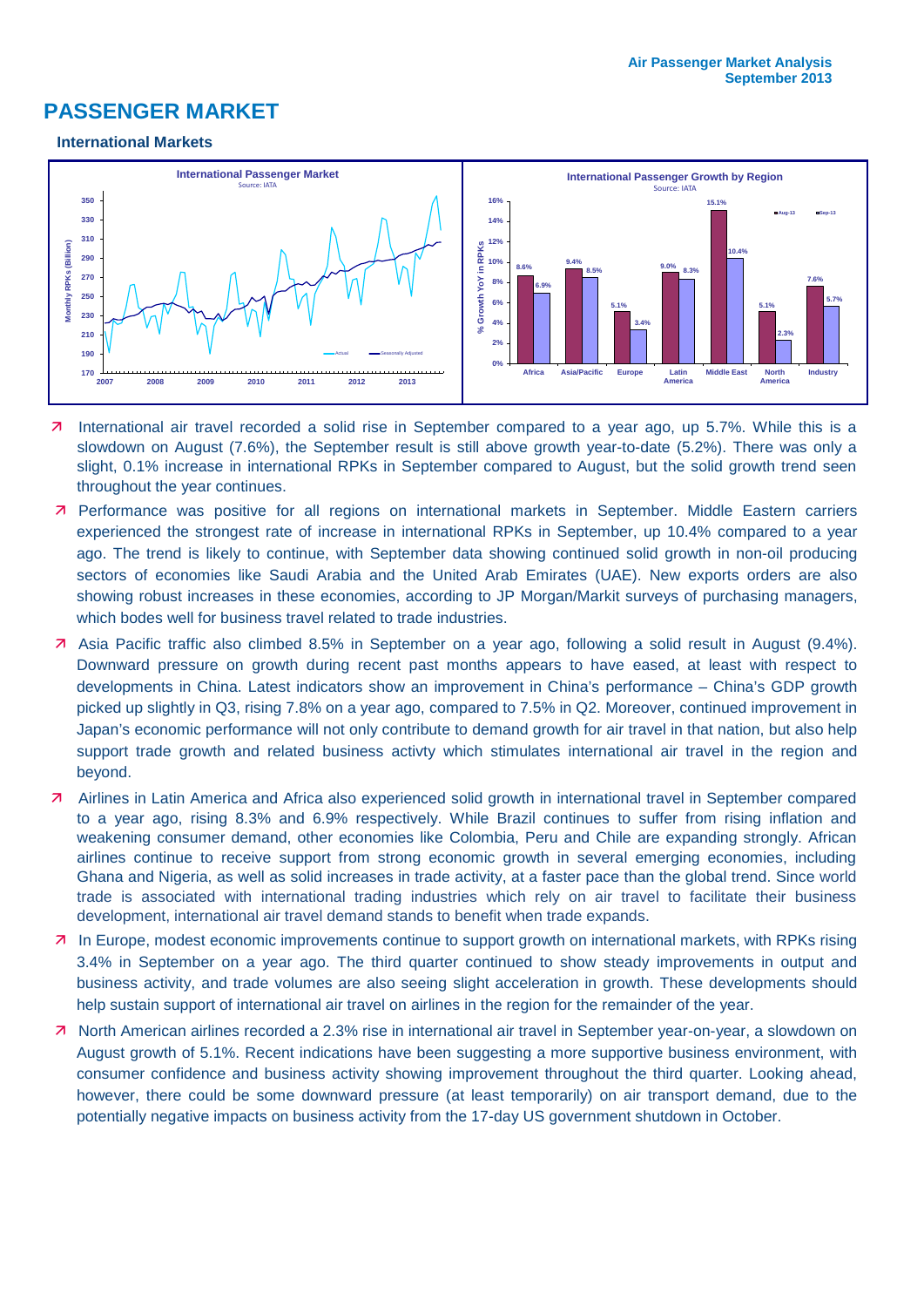#### **Air Passenger Market Analysis September 2013**



#### **Domestic Market**



- Domestic RPKs were up a solid 5.1% in September year-on-year, just slightly down on August growth of 5.7%. While there was small contraction in volumes in September compared to August, the decline in capacity was greater, providing a boost to domestic load factors and helping restore some of the ground lost over recent months.
- Domestic air travel in Russia was up 12.1% in September compared to a year ago. So far this year, domestic air travel in Russia has grown strongly, up 9.9% year-to-date. The robust September result comes despite signs of economic weakness; in September GDP growth slowed, hampered by softening consumer demand, as well as weakness in trade activity.
- Air travel in China recorded a strong 10.6% rise in September on a year ago, confirming that the trend in air travel remains robust. Indicators of manufacturing and services activity have improved over recent months, after a period of weakness in Q2. Moreover, with Q3 economic growth picking up pace compared to Q2, the strong trend in domestic air travel is likely to continue.
- 7 Indian domestic traffic was up 16.4% in September year-on-year, another strong rise after August growth of 18.5%. Over recent months, growth rates have experienced substantial volatility. But the growth trend year-todate has picked up slightly, reaching 4.0% in September, and this is a significant improvement on 2012 performance, when the market contracted 2.1%. As the improvement over recent months is inconsistent with continued weakness in the economy, the rise in demand could be reflecting fare discounting.
- Brazil's air travel markets rose just 1.0% in August, as a result of both capacity reductions and sluggish domestic demand. So far this year, Brazil is the only major domestic market to see a traffic decline (0.3%), with a significant fall in capacity (4.8%). Load factors, however, have benefited from the capacity cuts, and are now 2.3% points higher than a year ago. This should help to combat some of the downward pressure on profitability from weakening economic conditions in Brazil.
- Air travel in Japan continues to increase, with a rise of 7.8% in September year-on-year. Japan's economy continues to show signs of steady improvement, with business activity and trade growth expanding solidly. Manufacturing and services growth reached a four month high in September, according to JP Morgan/Markit surveys of purchasing managers.
- Domestic air travel in other advanced economies was more subdued in September. In Australia domestic air travel increased 2.6% compared to a year ago, down on August growth of 4.4%. Growth so far this year (3.7%)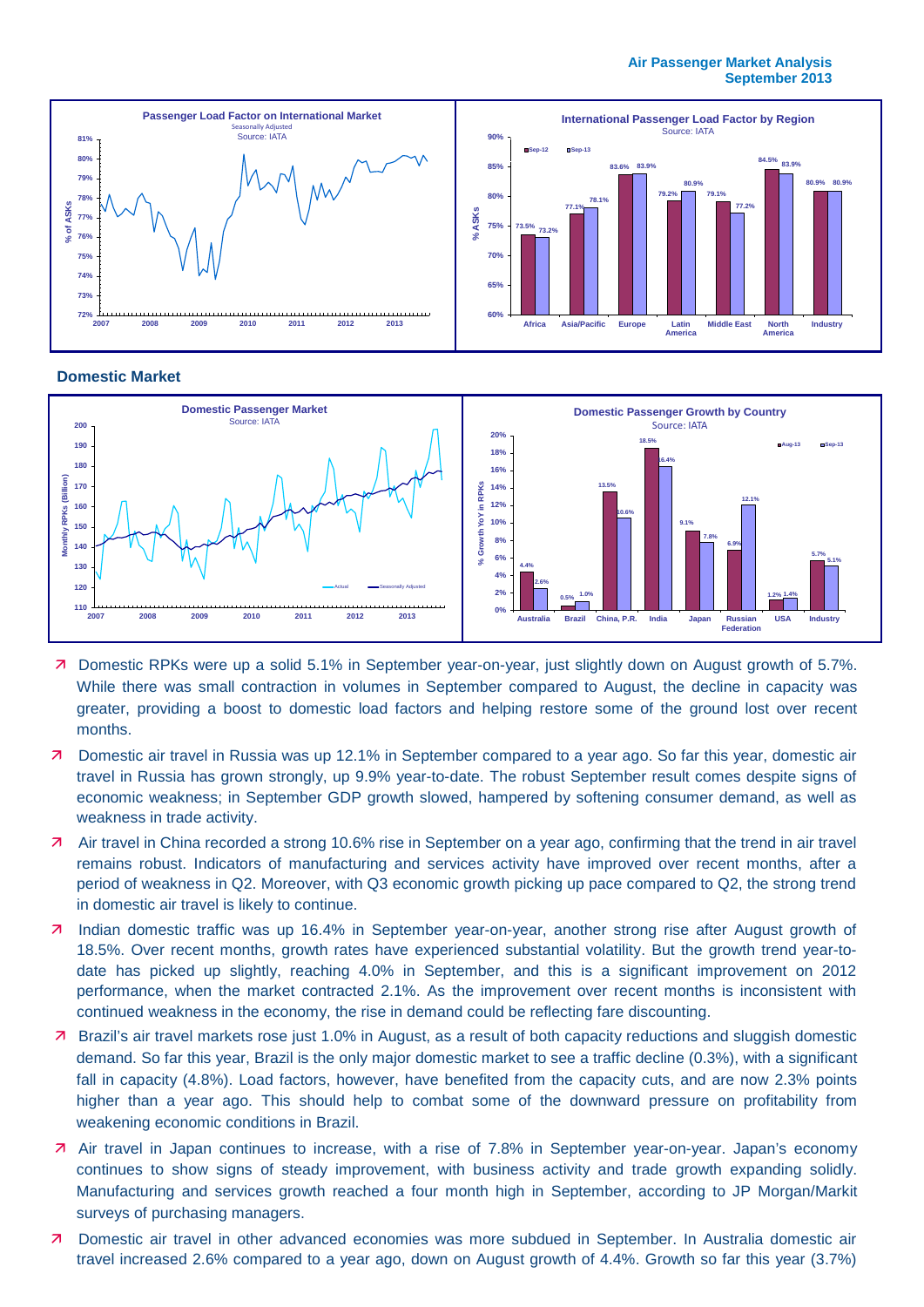has slowed compared to performance in 2012 (above 5%), with conservative domestic demand and fragility in the economies of major trade partners, including India and China.

7 In the US, domestic air travel was up 1.4% in September, similar to August growth of 1.2%. The market has expanded 1.7% year-to-date, which is an improvement on 2012 performance, when US domestic air travel grew just 0.8%. The current demand environment is broadly optimistic, with measures of business activity (JP Morgan/Markit) suggesting that the faster rates of economic growth seen in Q2 will likely be maintained in Q3. However, as mentioned previously, the US government shutdown could potentially have a negative impact on air travel volumes in October.



## **Total Market (Domestic + International)**

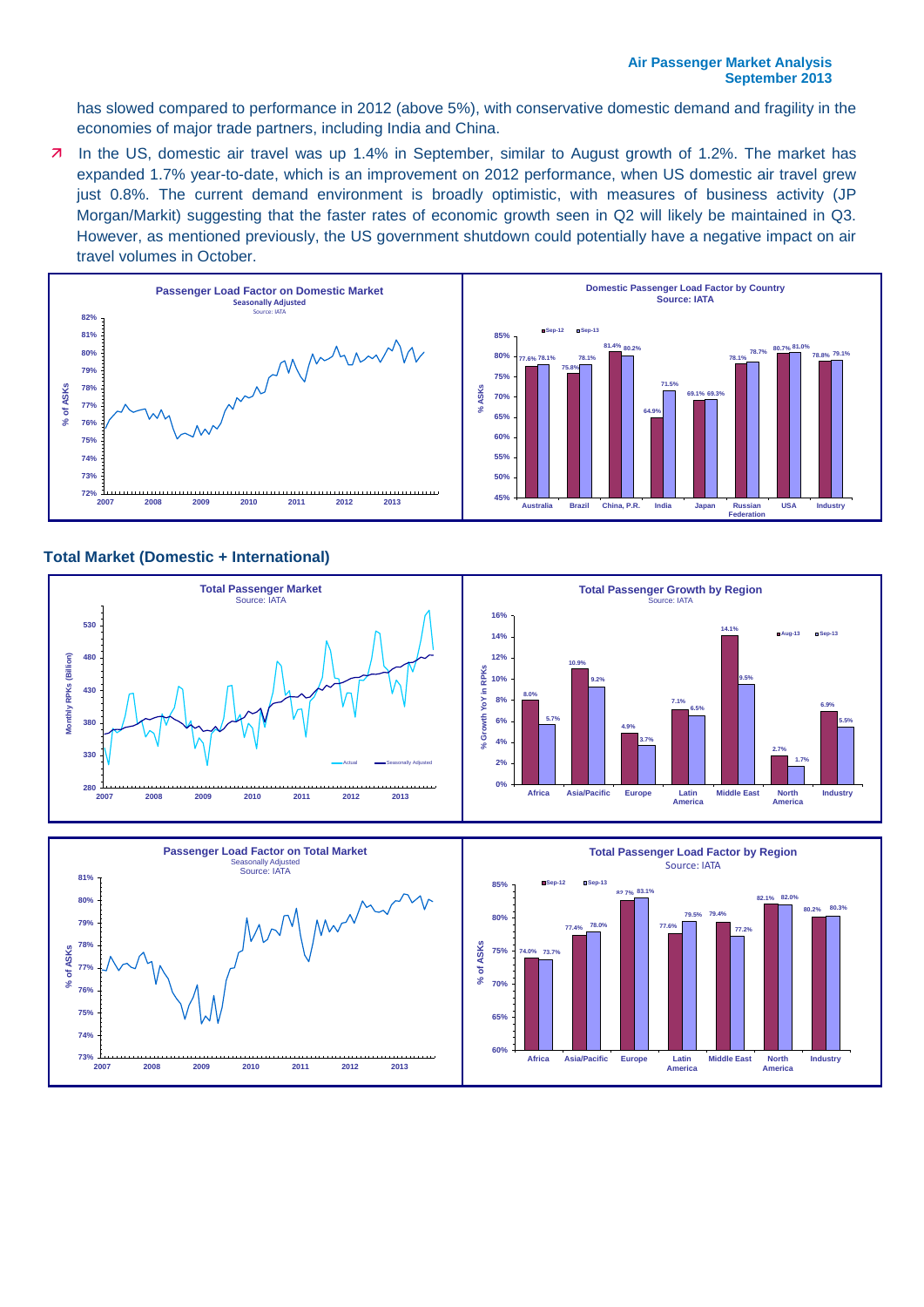# **ANNEX**

| <b>Year on Year</b><br><b>Comparison</b> |            | Sep 2013 vs Sep 2012 |            | <b>YTD 2013 vs. YTD 2012</b> |            |            |  |
|------------------------------------------|------------|----------------------|------------|------------------------------|------------|------------|--|
|                                          | <b>RPK</b> | <b>ASK</b>           | <b>PLF</b> | <b>RPK</b>                   | <b>ASK</b> | <b>PLF</b> |  |
| <b>Africa</b>                            | 6.9%       | 7.4%                 | 73.2%      | 7.2%                         | 5.4%       | 69.9%      |  |
| <b>Asia/Pacific</b>                      | 8.5%       | 7.1%                 | 78.1%      | 5.2%                         | 4.7%       | 78.3%      |  |
| <b>Europe</b>                            | 3.4%       | 3.1%                 | 83.9%      | 3.5%                         | 2.1%       | 81.8%      |  |
| <b>Latin America</b>                     | 8.3%       | 6.1%                 | 80.9%      | 8.5%                         | 8.9%       | 79.1%      |  |
| <b>Middle East</b>                       | 10.4%      | 13.0%                | 77.2%      | 12.0%                        | 12.4%      | 78.1%      |  |
| <b>North America</b>                     | 2.3%       | 3.1%                 | 83.9%      | 2.7%                         | 1.4%       | 83.5%      |  |
| <b>International</b>                     | 5.7%       | 5.7%                 | 80.9%      | 5.2%                         | 4.4%       | 80.0%      |  |
| <b>Australia</b>                         | 2.6%       | 1.9%                 | 78.1%      | 3.7%                         | 4.0%       | 76.5%      |  |
| <b>Brazil</b>                            | 1.0%       | $-1.9%$              | 78.1%      | $-0.3%$                      | $-4.8%$    | 75.6%      |  |
| China P.R.                               | 10.6%      | 12.1%                | 80.2%      | 12.0%                        | 12.1%      | 81.1%      |  |
| <b>India</b>                             | 16.4%      | 5.7%                 | 71.5%      | 4.0%                         | 0.6%       | 75.8%      |  |
| Japan                                    | 7.8%       | 7.5%                 | 69.3%      | 5.6%                         | 5.6%       | 63.6%      |  |
| <b>Russian Federation</b>                | 12.1%      | 11.2%                | 78.7%      | 9.9%                         | 8.7%       | 75.6%      |  |
| <b>US</b>                                | 1.4%       | 1.0%                 | 81.0%      | 1.7%                         | 1.6%       | 84.0%      |  |
| <b>Domestic</b>                          | 5.1%       | 4.7%                 | 79.1%      | 4.8%                         | 4.2%       | 80.2%      |  |
| <b>Africa</b>                            | 5.7%       | 6.0%                 | 73.7%      | 6.8%                         | 4.8%       | 70.7%      |  |
| <b>Asia/Pacific</b>                      | 9.2%       | 8.4%                 | 78.0%      | 7.2%                         | 6.7%       | 78.1%      |  |
| <b>Europe</b>                            | 3.7%       | 3.2%                 | 83.1%      | 3.5%                         | 2.1%       | 81.0%      |  |
| <b>Latin America</b>                     | 6.5%       | 4.0%                 | 79.5%      | 6.1%                         | 4.8%       | 77.7%      |  |
| <b>Middle East</b>                       | 9.5%       | 12.5%                | 77.2%      | 11.0%                        | 11.5%      | 78.3%      |  |
| <b>North America</b>                     | 1.7%       | 1.8%                 | 82.0%      | 2.0%                         | 1.5%       | 83.8%      |  |
| <b>Total Market</b>                      | 5.5%       | 5.3%                 | 80.3%      | 5.0%                         | 4.3%       | 80.1%      |  |

*RPK: Revenue-Passenger-Kilometers; ASK: Available-Seat-Kilometers; PLF: Passenger-Load-Factor; All Figures are expressed in % change Year on Year except PLFwhich are the load factors for the specific month.*